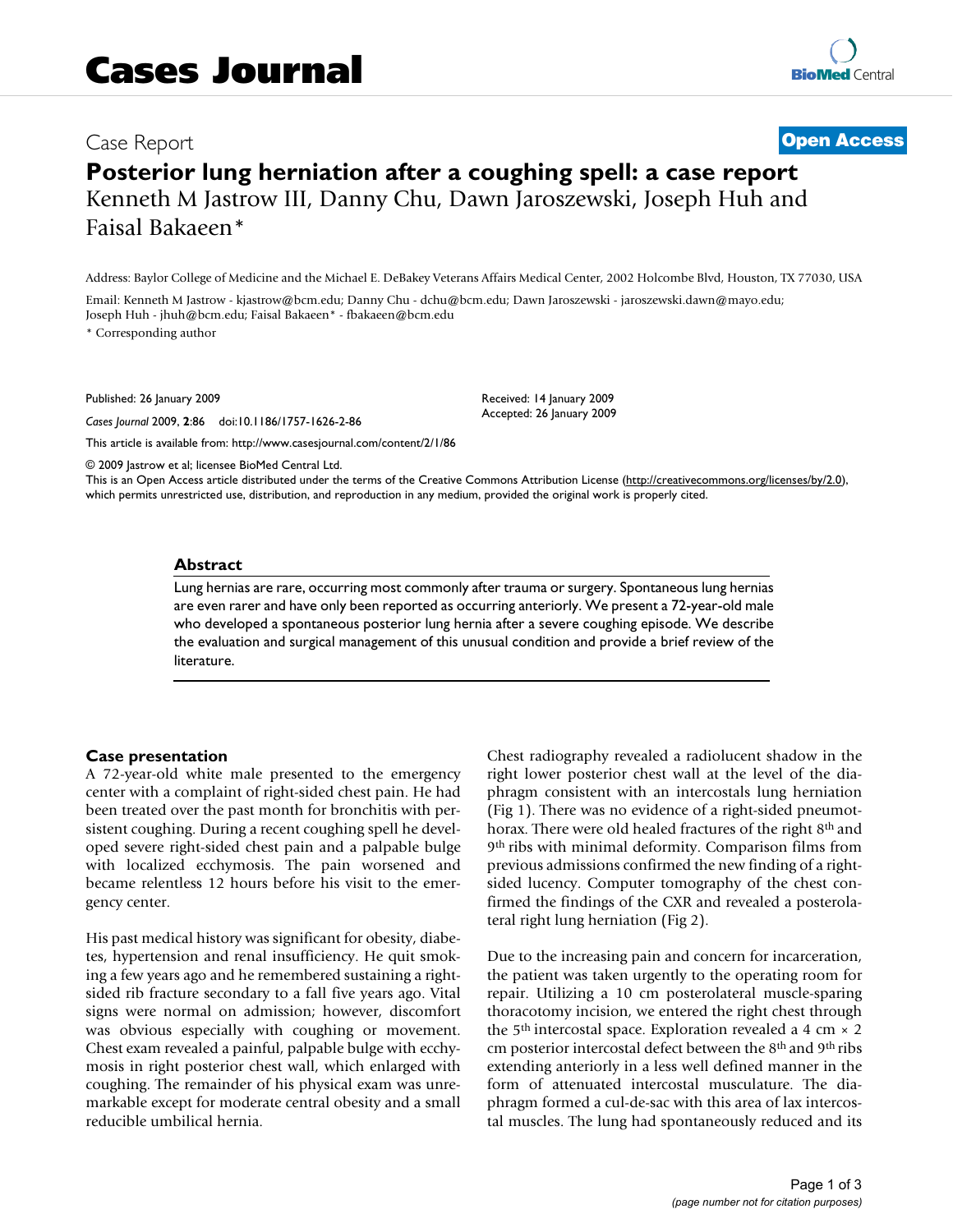

Figure 1 **Chest Radiograph shows lung tissue outside thoracic cavity**.

evaluation revealed a mildly indurated area with no hemorrhage or necrosis.

A piece of polypropylene mesh was fashioned to cover the defect with good overlap. Using number 2 polypropylene sutures (Ethicon, Inc.; Somerville, NJ) and a GORE Suture Passer (Gore, Inc.; Newark, DE), the needle was inserted intrathoracically through the polypropylene mesh and back out through the chest for external tying at the subcutaneous plane. Excellent tension-free repair of the defect



Figure 2 **Chest computer tomography showing right-sided lung hernia**.

was achieved. The diaphragm was re-approximated to the chest wall to complete the repair by obliterating the culde-sac described above. A single chest tube was placed and the thoracotomy incision closed. The patient did well post operatively and was discharged from hospital without further sequelae on postoperative day six. At follow-up, the patient remains alive with no hernia recurrence at 5 years.

## **Discussion**

Lung hernias are relatively rare. Goverde and colleagues estimated that less than 300 cases have been reported. [1] Lung hernias were first described in 1499 by Roland [2] and classified by Morel-Lavalle in 1845. [3] Eighty percent of lung herniations are secondary to trauma or surgery and the remaining 20% are congenital defects. [1,4] The hernia may appear immediately after the event or may be delayed for years. [5] Traumatic intercostal hernias usually occur medial to the costochondral junction where the external intercostal muscles are absent and internal intercostal muscles are thinnest. [5,6]

Spontaneous lung herniations are very unusual. Brock reported 16 cases of spontaneous anterior lung hernias. [7] The herniation results from an acute increase in intrathoracic pressure, as occurs with coughing, sneezing, blowing on a musical instrument, or heavy lifting that could results in a rib or cartilage fracture. The classic history is acute chest pain after coughing or sneezing in male smokers with chronic pulmonary disease. [5] Brock noted that all of the spontaneous anterior hernias reported in the literature occurred in males, of whom a third were obese and a half were smokers. On examination spontaneous lung herniations usually present with a painful bulge and sometimes ecchymosis. [5] The clinical diagnosis is usually confirmed by means of chest radiography or computer tomography. [8]

There is some debate as to the necessity of repairing these hernias. General indications for surgery include increasing size, pain, and signs of impending incarceration. Depending on the size of the defect and quality of available tissue, either primary closure or synthetic patch repair have been utilized. Larger defects may also be repaired with muscle flaps or fascia lata. [6]

## **Conclusion**

We present a unique case of a spontaneous lung herniation. The patient's remote history of chest wall trauma may have predisposed him to the unusual posterior location. The clinical exam and radiographic images were clearly diagnostic. The patient's symptoms necessitated surgical intervention with good outcomes.